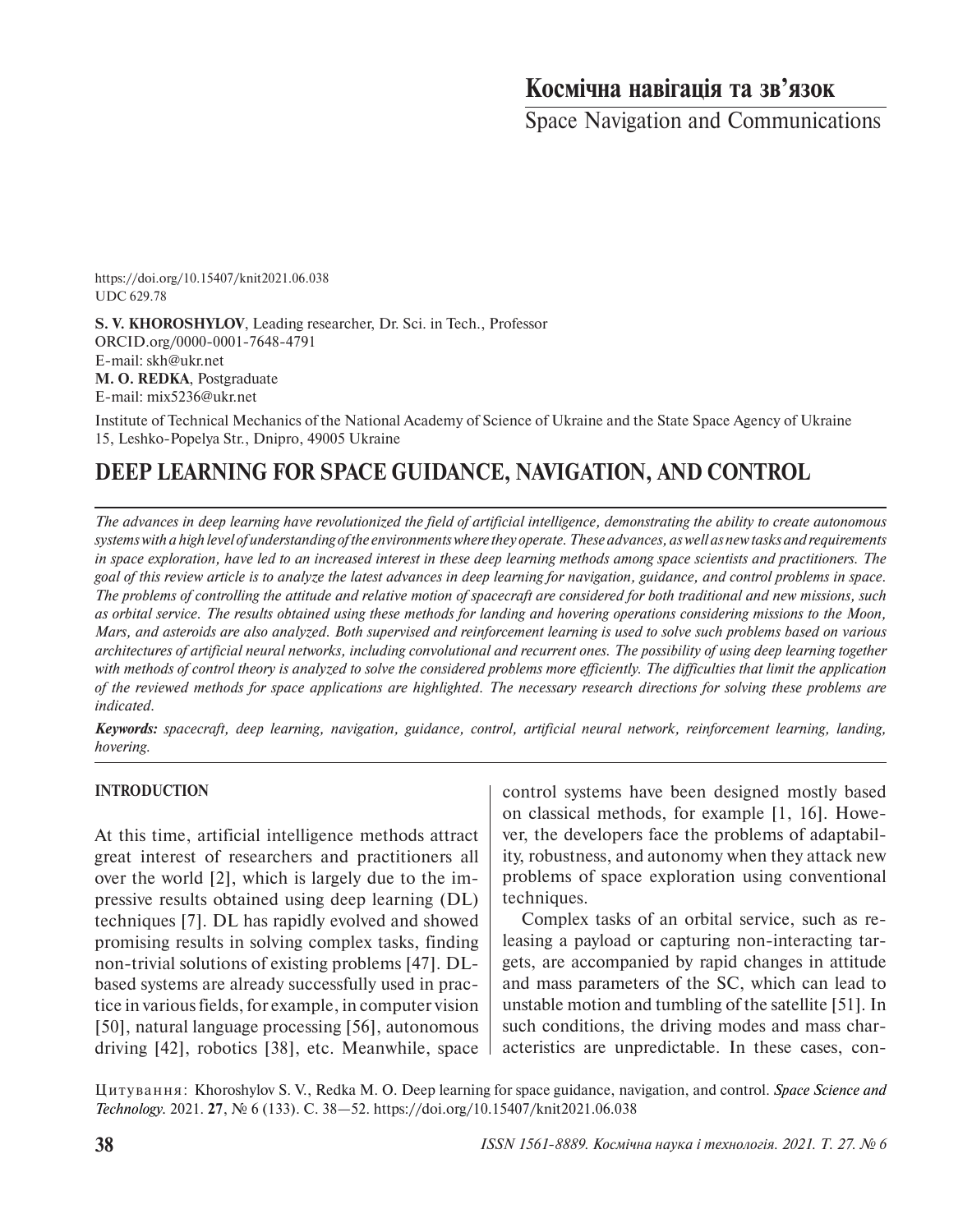ventional attitude control techniques cannot always stabilize the satellite since they depend on the mass parameters of the plant.

The desire to expand the human presence in the near moon space determines the demand for "light" automated onboard processes of SC [33]. Finding computationally efficient guidance strategies is challenging for nonlinear dynamic objects. Many conventional approaches rely either on simplifying assumptions in the dynamic model or significant computational resources.

The necessity to operate successfully under uncertainty is becoming evident for future space missions that are being developed to explore various bodies in deep space. High-precision SC attitude control, which is robust to emerging perturbations and uncertain dynamics, is very important to continue successful space flights into deep space.

Future full-scale missions to Mars will require advanced guidance algorithms that can adapt to more stringent requirements, such as autonomous landings in selected regions with maximum precision and cost-effective flight trajectories [18]. Missions to the Moon and Mars require a perfect navigation system and control algorithms for the descent phase. Such algorithms should estimate the SC state vector using input data from the array of sensors and generate the required control commands to ensure an accurate landing in an optimal way. This problem was traditionally solved offline when optimal landing trajectories were calculated in advance on the Earth and then used in onboard control algorithms, which violates the autonomy of the mission. Autonomous fault detection and recovery capability are also essential for future manned missions to Mars.

The currently used methods for maneuvering near asteroids require extremely accurate knowledge of the environment model and accurate knowledge of the SC position before the maneuver [16]. Acquiring this knowledge is both time-consuming and expensive. This leads to a delay of several months between the arrival of the SC to the asteroid and the moment when it is possible to start safely performing maneuvers in its proximity. Autonomous operations in close proximity (including hovering and landing) in a lowgravity asteroid environment are particularly challenging.

Mapping and navigating around a small unknown body continue to be an extremely interesting and exciting challenging task in space exploration [5]. Traditionally, the trajectory of a SC for mapping missions is calculated by a human expert, which requires hundreds of hours of human time to control the navigation process and orbit selection. While the current methodology has yielded satisfactory results for previous missions (e.g., Rosetta, Hayabusa, and Deep Space), current requirements for mapping missions are expanding, requiring additional autonomy during the mapping and navigation process for the SC.

The high cost of space missions has prompted several space agencies to intensify the development of autonomous SC control systems [21]. Learning agents represent one of the possible ways in which an autonomous SC can adapt to changing equipment capabilities, environmental parameters, or mission objectives while minimizing dependence on interventions from the Earth.

New requirements and tasks in the field of space exploration, as well as significant advances in applying DL technologies in other areas, have inspired research to apply these methods for space applications, and many interesting results in this field have been published in the past several years.

The goal of this survey is to analyze the results of recent work on the adaptation of DL methods for space navigation, guidance, and control tasks. To the best of our knowledge, this is the first specialized review devoted directly to this specific field with this scope. However, there are reviews close to this topic [24, 34, 59], which can be useful for deepening or expanding knowledge in this field.

The remainder of the article is organized as follows. Section 1 introduces the basic concepts of DL that are necessary to understand the material of the next sections for readers who are not familiar with this subject. Section 2 reviews publications related to the topic of guidance and navigation. Sections 3 and 4 analyze publications on SC attitude and relative control, respectively. The problems of landing on space bodies and flights in their proximity are considered in Section 5. Mission planning and high-level decision-making tasks are reviewed in Section 6. The main problems of DL implementation and possible ways of their solution are summarized in Conclusion.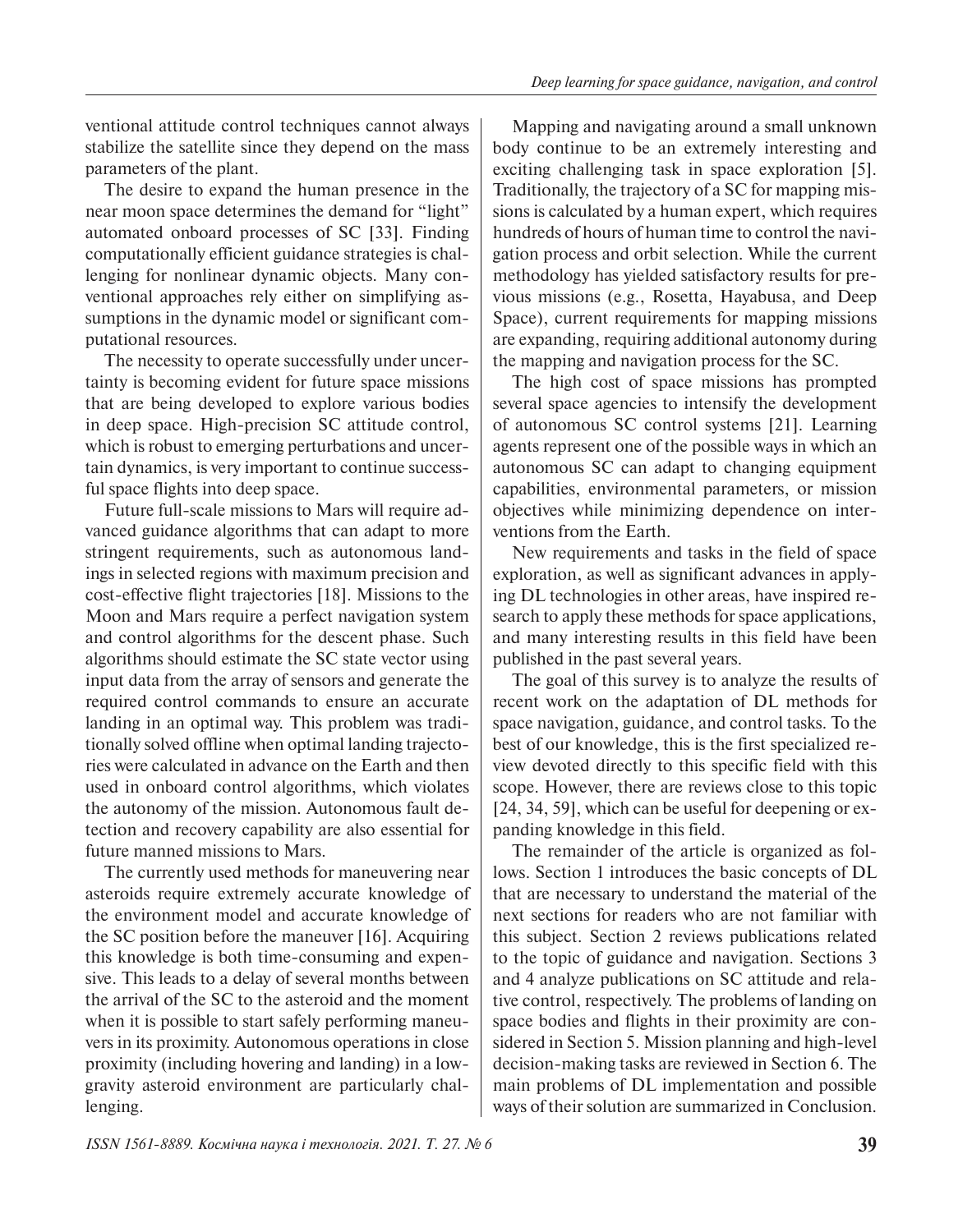## **1. DEEP LEARNING**

Machine learning is a subset of artificial intelligence methods used to develop algorithms that can solve a problem by searching for patterns in a variety of input data [35].

There are two main paradigms of machine learning:

1. Supervised learning is the task of learning a function that maps an input to an output based on example input-output pairs. The cost or loss function, as a rule, is determined through the average error of the algorithm responses for all examples. Supervised learning includes classification and regression problems.

2. Unsupervised learning is a type of algorithm that learns patterns from untagged data. This includes the tasks of clustering, anomaly detection, latent variable models, etc.

There are also so-called semi-supervised learning methods that take the place somewhere in between supervised and unsupervised learning. Reinforcement learning (RL) [41] is an example of semisupervised learning. According to the RL setup, an intelligent agent learns by interacting with some environment. The separation line between the environment and the agent is rather vague, but from the perspective of the tasks analyzed in this article, the agent can be considered as a control system, and the environment can be considered as a plant.

The environment is usually modeled in the form of a Markov decision process (MDP). In this regard, many RL algorithms use dynamic programming methods [20]. The main difference between the classical methods of dynamic programming and RL algorithms is that the latter do not imply knowledge of the accurate mathematical model of the MDP and are especially expedient when it is difficult to apply exact methods. The goal of the RL is to find an optimal sequence of actions of the agent, called a policy, which maximizes the reward function. Similarly to the control law in classical control theory, the policy often maps the state vector and control actions.

Machine learning methods based on artificial neural networks (ANN) [7] are called DL. New ANN architectures have largely determined the latest advances in DL. For example, convolutional neural networks (CNN) are effective for the analysis of visual data [32]. CNNs are based on convolution kernels or general-weighted filters that slide over the input and provide equivalent responses, known as feature maps. Recurrent neural networks (RNN) are used to process input data sequences of variable length [19]. The connections between RNN nodes form a directed graph in a time sequence. This allows them to demonstrate dynamic behavior over time using their internal state (memory).

Different approaches are used to improve the effectiveness of DL, for example, transfer-learning (TL) [53] and meta-learning (ML) [49]. TL allows the system to improve the learning of a new task by using the knowledge gained earlier in solving a similar task. ML is based on the use of such metadata, which makes automatic learning more flexible and improves the efficiency of existing algorithms.

## **2. NAVIGATION AND GUIDANCE**

Reference [31] presents a new method for attitude determination using color images of the Earth obtained with a visible range camera. A conventional earth camera is used to coarsely determine orientation by detecting the edge of the earth, and therefore only provides a rough 2-axial orientation. In contrast, the proposed method can provide information to determine the orientation about three axes by recognizing the earth pattern with an accuracy of fractions of a degree and then comparing the detected earth pattern with the global map. In addition, this method can be implemented on the basis of a detector system consisting of an inexpensive optical color camera and a single onboard computer. This reduces the size, weight, and cost of the system.

To demonstrate this method in space, a sensor system called the "Deep Learning Attitude Sensor" has been developed [31]. The resulting images are quickly analyzed using state-of-the-art real-time image recognition algorithms. The algorithm demonstrates good performance in various images. Image processing time to determine the orientation is less than 6 seconds. It is noted that the ANN architecture should be selected depending on the performance of on-board computers. In the future, it is planned to apply one of the U-net image segmentation methods, which is a CNN for fast and accurate image segmentation.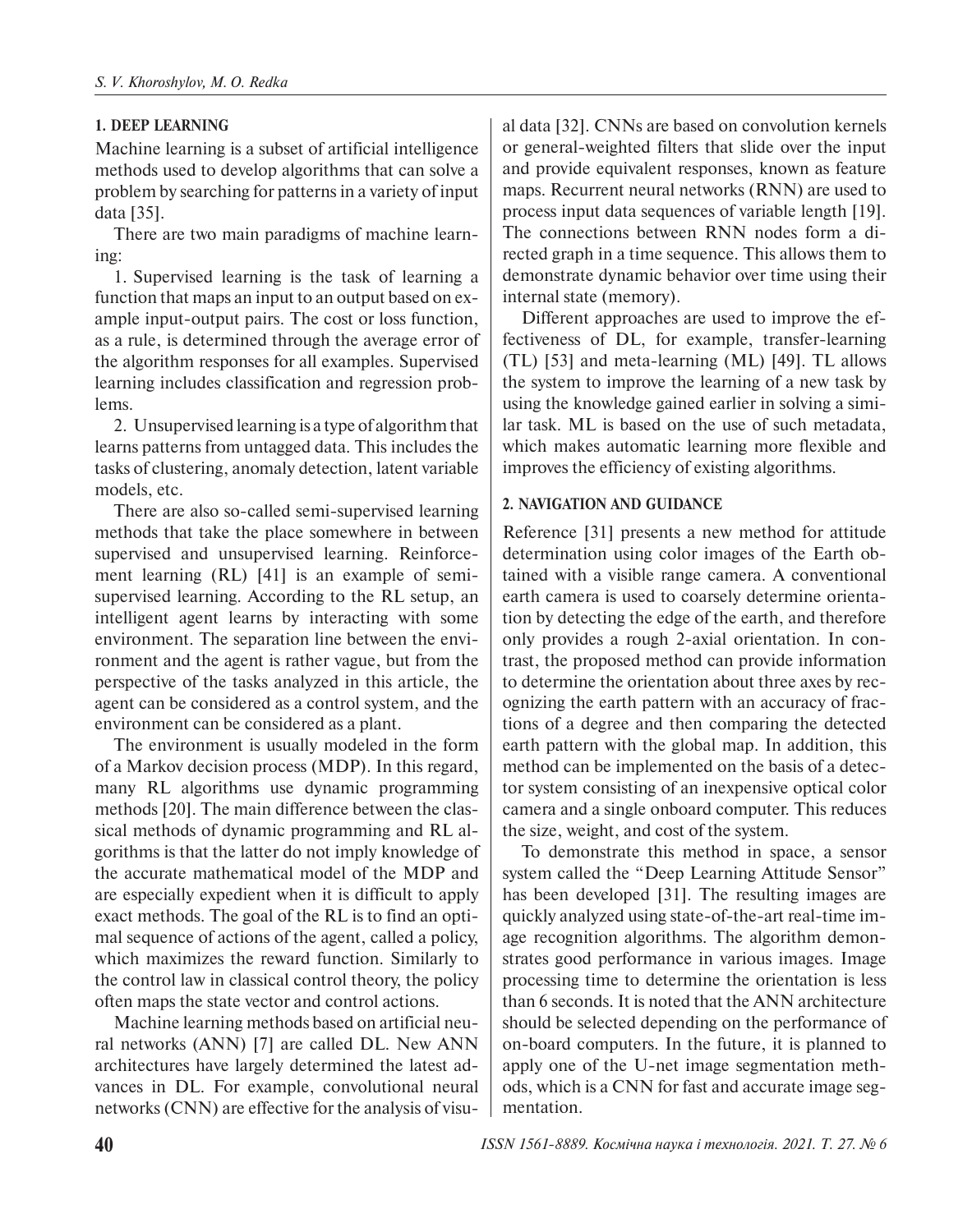A new approach called deep guidance is investigated in Ref. [22]. The authors use deep RL to learn guidance policies instead of handcrafting them. The deep guidance technique includes a trained guidance policy that generates speed commands to the conventional tracking controller. The application of the deep RL in conjunction with control theory methods reduces the training load and facilitates the transfer of the trained system from simulation to reality. Simulations and experimental studies of scenarios for position tracking and docking of the SC were carried out to test the feasibility of the proposed approach. The results show that such a system can be fully simulated and transferred into real-world conditions with an acceptable loss of performance without any additional tuning. Apparently, this is the first experimental demonstration of an artificial intelligence application to control the motion of a SC.

Reference [18] proposes a new adaptive guidance system developed using meta-RL. In this work, the principles of meta-RL are used to obtain two laws of adaptive guidance. The first one is designed to control the SC during the descent to Mars, and the second one is suitable for landing on small bodies, such as asteroids. Guidance laws take the form of a global policy in the state space, determined by the deployment region and the places of possible landing. This global policy maps the estimates of the lander state vector in the target coordinate system and the thrust control vector. The system architecture includes the RNNs for the implementation of the control law and the cost function approximator. The RNN allows the obtained algorithms to adapt in real time to environmental disturbances acting on the SC.

 Policy optimization involves modeling the interactions between the agent implementing the policy and the environment over many episodes with randomly generated initial conditions that cover possible scenarios of operation [18]. It is important to note that environmental parameters such as state error, lander wet mass, and disturbance forces vary between episodes. The optimized strategy adapts to these parameters in real time. The effectiveness of the policies of recurrent and non-recurrent RL agents is analyzed in comparison with conventional guidance algorithms in four complex tasks with unknown and very volatile dynamics. Such tasks include a safe landing on Mars with an accidental engine failure and landing on an asteroid with an unknown model of the environment.

Using a series of experiments, it has been demonstrated that the meta-RL guidance outperforms the conventional feedback control algorithm with optimal power consumption [18]. In addition, it is shown that in a subset of experiments, the adaptive meta-RL guidance outperforms the non-adaptive guidance law optimized using standard RL. It should be noted that the RL policy is optimized in the same environment as the meta-RL policy. The possibilities of an optimized ML policy for obtaining and implementing the guidance law using observations consisting only of Doppler radar altimeter measurements during landing on Mars and LIDAR altimeter measurements during landing on an asteroid are demonstrated. This example illustrates the capabilities of the simultaneous solution of guidance and navigation tasks.

Reference [15] presents a new guidance law, which uses only measurements of the seeker viewing angles and their rates. The policy is optimized using meta-RL, and its effectiveness is demonstrated by simulating the final phase of exoatmospheric interception. It is important to note that guidance law does not require range estimates, making it particularly suitable for passive seekers. Optimized guidance law maps the stabilized view angles and velocities of the finder and the thrust of the control thrusters of the missile. Meta-RL allows the optimized policy to adapt to the acceleration of the target. It is demonstrated that the RL policy provides better guidance performance compared to the algorithms that use accurate target acceleration knowledge.

Each training episode is based on a scenario of interaction with random parameters [15]. A scenario of high-altitude interception of a maneuverable ballistic missile is considered, in which the intercept missile must kinetically destroy the target by a direct hit (miss less than 50 sm). The interaction scenario has been significantly simplified. First, only the final phase of the interception is modeled. Secondly, realistic ballistic trajectories of the missile and target are not generated, and gravity is also neglected. Note, however, that it is common practice to neglect gravity when initially developing a new guidance law.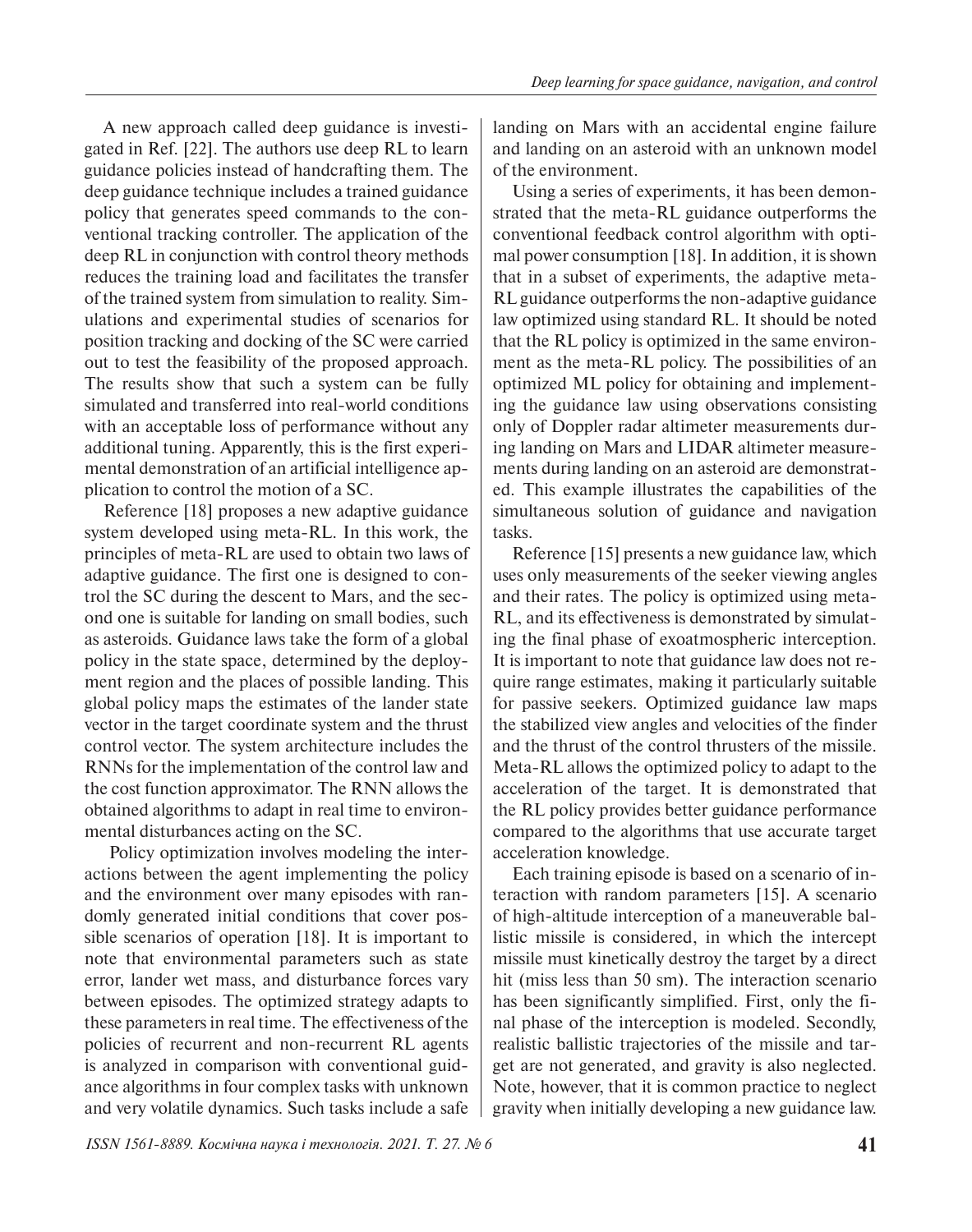Third, target separation and angular motion control are not considered. In this case, the interaction scenario assumes that the target has an initial speed advantage, namely the initial missile and target speeds are 3000 m/s and 4000 m/s, respectively. The target performs a random bang-bang maneuver during interception. This is a realistic maneuver for a descent vehicle in order to avoid interception in a way that does not radically change the trajectory of the vehicles entering the atmosphere. The ratio of the thrustto-target ratio of the missile to the target is 2:1. The RL policy provides improved guidance accuracy and fuel efficiency.

The effectiveness of the RL policy [15] is achieved by using RNNs to approximate the policy and the cost function, which enables the policy to adapt to a specific target maneuver in real time. In particular, the hidden states of the recurrent layers change in different ways in response to target maneuvers for each specific interaction, which makes it possible to form control actions taking into account the specifics of the maneuver. In contrast to the zero-effort miss policy [57], where the state filter evaluates accelerations, the RL policy adapts to the target maneuver in real time. The optimized policy is computationally efficient, requires minimal memory size, and is compatible with modern onboard processors.

In Ref. [17], adaptive integrated guidance, navigation, and control system was developed for maneuvering in the proximity of asteroids with unknown environmental dynamics, with initial conditions covering large launch areas, and without knowing the model of the asteroid shape. The system is implemented as a policy optimized using meta-RL. The SC is equipped with an optical finder which is fixed either on a certain feature of the surface, or on the reflected light from a targeting laser, or an active beacon. The policy directly maps observations, including the finder angles and LIDAR distance, and the thrust commands. The policy is implemented in the form of an RNN, which can adapt in real time to both external disturbances acting on the agent and internal disturbances such as actuator failures and variations of the center of mass.

The guidance system was validated by modeling landing maneuvers using a simulator with six degrees of freedom [17]. The simulator randomizes asteroid characteristics such as solar radiation pressure, density, rotation speed, and nutation angle, requiring appropriate adaptation of guidance and control algorithms. The authors demonstrate the robustness of the system to failure of the actuators, displacement of sensors, as well as variation of the inertia and center of mass of the SC.

The concept of maneuvers for performing operations in the proximity of asteroids is proposed in Ref. [17], which is compatible with the developed guidance system. In future studies, the authors plan to focus on search technologies that rely on terrain features rather than beacons and replace the LIDAR rangefinder with binocular vision. Another direction of future work may study the possibility of positioning the SC on the collision triangle with the target, which can increase both fuel efficiency and robustness with respect to fast rotations of asteroids. The approach discussed in this paper can also be applied to orbital rendezvous and landing on the Moon, especially for the Moon missions, where the landing site is already indicated by beacons.

Reference [33] is motivated by the demand for "light" automated onboard processes of SC to expand the human presence in the near Moon space. The controller proposed in this work uses nonlinear equations of motion, but this does not lead to a large additional load on the on-board computer. However, such guidance principles can leverage high-performance computations by decoupling the learning process from the resulting controller. Practical examples demonstrate the flexibility of the RL approach and the possibility to use it for tasks requiring higher guidance accuracy. The controller provides computationally efficient onboard guidance based on multiple bodies. The ANN controller demonstrates robustness to the reference geometry variations and can generalize past experience for solving new tasks. In addition, the proposed approach separates the learning agent from environmental dynamics, which provides model-free guidance.

Reference [11] introduces an approach for performing precise landing on the planets of the solar system, based on the methodology for the trajectory formation using potential functions. The theory of extreme machine learning is used to develop a singlelayer feed-forward ANN, which learns to map the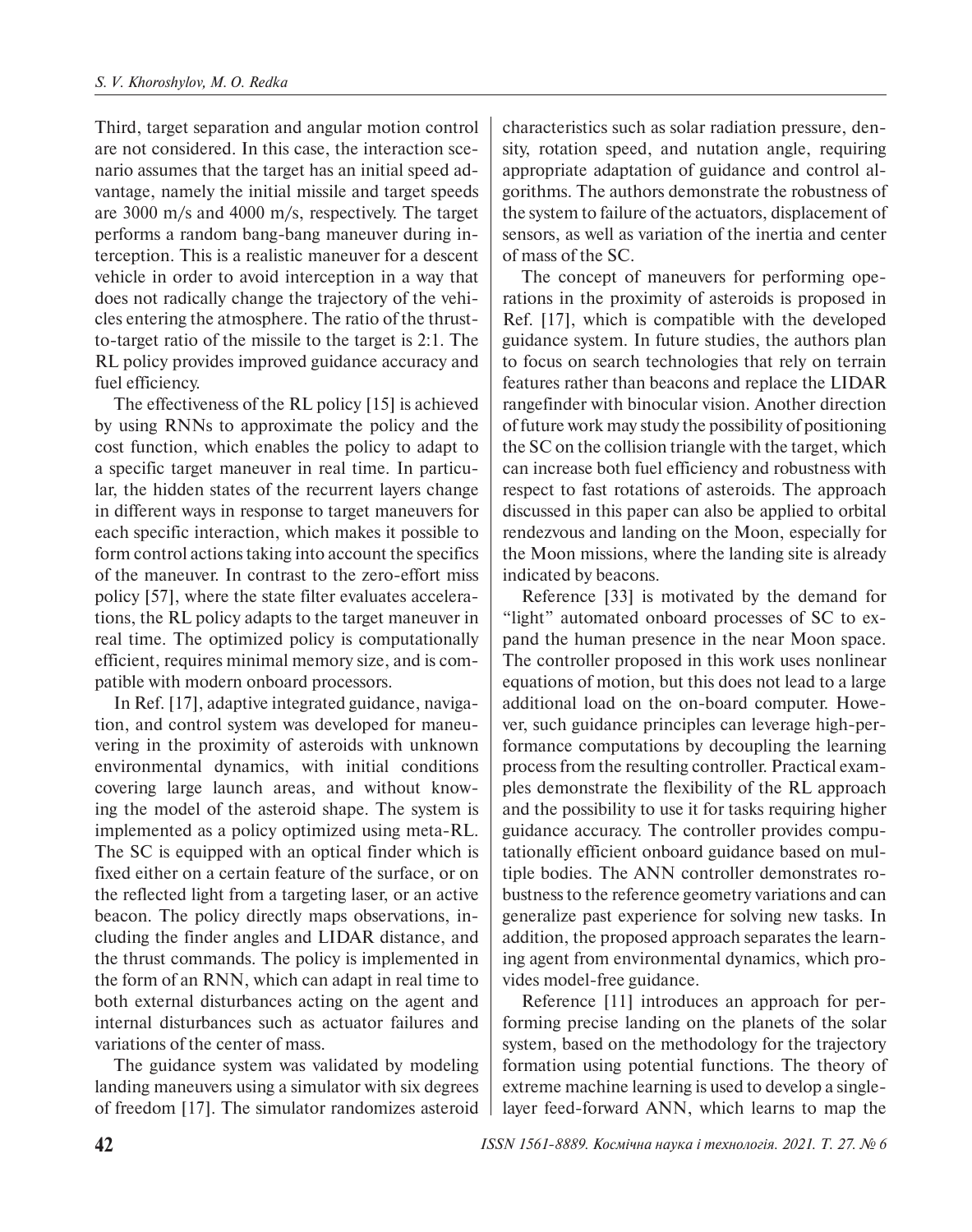current position of the SC and the optimal velocity field necessary to form a path to the planet's surface, taking into account fuel economy. Extreme learning methods provide fast and accurate learning as well as good generalization. The network is trained in an open loop using economical trajectories that are generated numerically using pseudospectral methods. Once tested and verified, the ANN becomes a critical element in the loop of the linear guidance algorithm. In particular, a linear-quadratic controller (LQR) is used to track the field of optimal speed, which is determined to be attractive for a landing target. Monte Carlo simulations show that the algorithm provides a low residual pointing error of less than one meter in position and less than 0.9 m/s in velocity.

The adaptive RL-based guidance algorithm for real-time trajectory tracking is designed in Ref. [14] for reliable, cost-effective, and accurate landing on Mars without needing it to build on Earth first. The results of the Monte Carlo simulations show that the algorithm is capable of autonomously providing movements along close to optimal trajectories with minimal fuel consumption and with an accuracy exceeding the accuracy of past and future missions to Mars. The RL-based guidance algorithm demonstrates a high degree of flexibility and can easily adapt autonomous retargeting while maintaining accuracy and fuel efficiency. Although RL and other similar machine learning methods have previously been applied to aerospace guidance and control problems, this work is the first attempt to apply RL to the problem of autonomous planetary landing.

The adaptive guidance algorithm [14] based on RL allows the SC to be trained while performing the best landing by selecting the sequence of acceleration / thrust commands that provide economical trajectories and the necessary accuracy in terms of the desired final position and speed (soft landing). This problem was solved by developing an ANN guidance algorithm representing the landing problem in the form of an MDP. The training procedure tunes the ANN weights that maximize the expected performance criterion. The latter ensures that only those control actions are selected that move the descent vehicle to the desired location with maximum accuracy and with minimum fuel consumption. It is important to note that the proposed algorithm does not require any reference trajectory. As a result of the learning process, the network determines autonomously the optimal landing algorithm using the current position and speed information provided by the navigation system. Moreover, the system can learn the optimal landing in the presence of adverse factors such as environmental disturbances, noise, and delays in sensors and actuators.

## **3. ATTITUDE CONTROL**

Reference [9] presents a framework for developing an adaptive SC attitude controller using deep RL. It is shown that the controller efficiently performs largeangle slew maneuvers with industry-standard pointing accuracies. The controller can adapt to various disturbances that were not presented at the training stage and does not depend on the parameters of the SC, even if it was trained on a different configuration with different parameters. Different RL methods and reward functions are investigated to improve the control accuracy. It has been demonstrated that these controllers can be trained on a modern personal computer.

A state-of-the-art single-actor RL algorithm is implemented and applied in a designed simulation environment [9], where a trained agent achieved the industry-standard accuracy in a relatively short training time. The robustness of the agent to uncertainties of the environmental conditions was tested in four different test scenarios, which are designed to simulate different conditions that the agent may encounter in space. The agent successfully adapted to all perturbation tests performed, demonstrating results close to time optimal. The ability of the agent to be robust to conditions that were not explicitly used during training makes it possible to substantiate the possibility of using RL-based controllers on real SC. The results also suggest that it is possible to use one "basic" control algorithm for a wide range of satellites, which allows increasing the constellation of autonomous SC. This is a necessary step for space exploration of the future. The results of this work can be expanded by applying the latest achievements in distributed RL in order to use data generated by a constellation of satellites to solve SC attitude control problems.

Reference [51] investigates rapid changes of orientation and mass parameters that SC encounters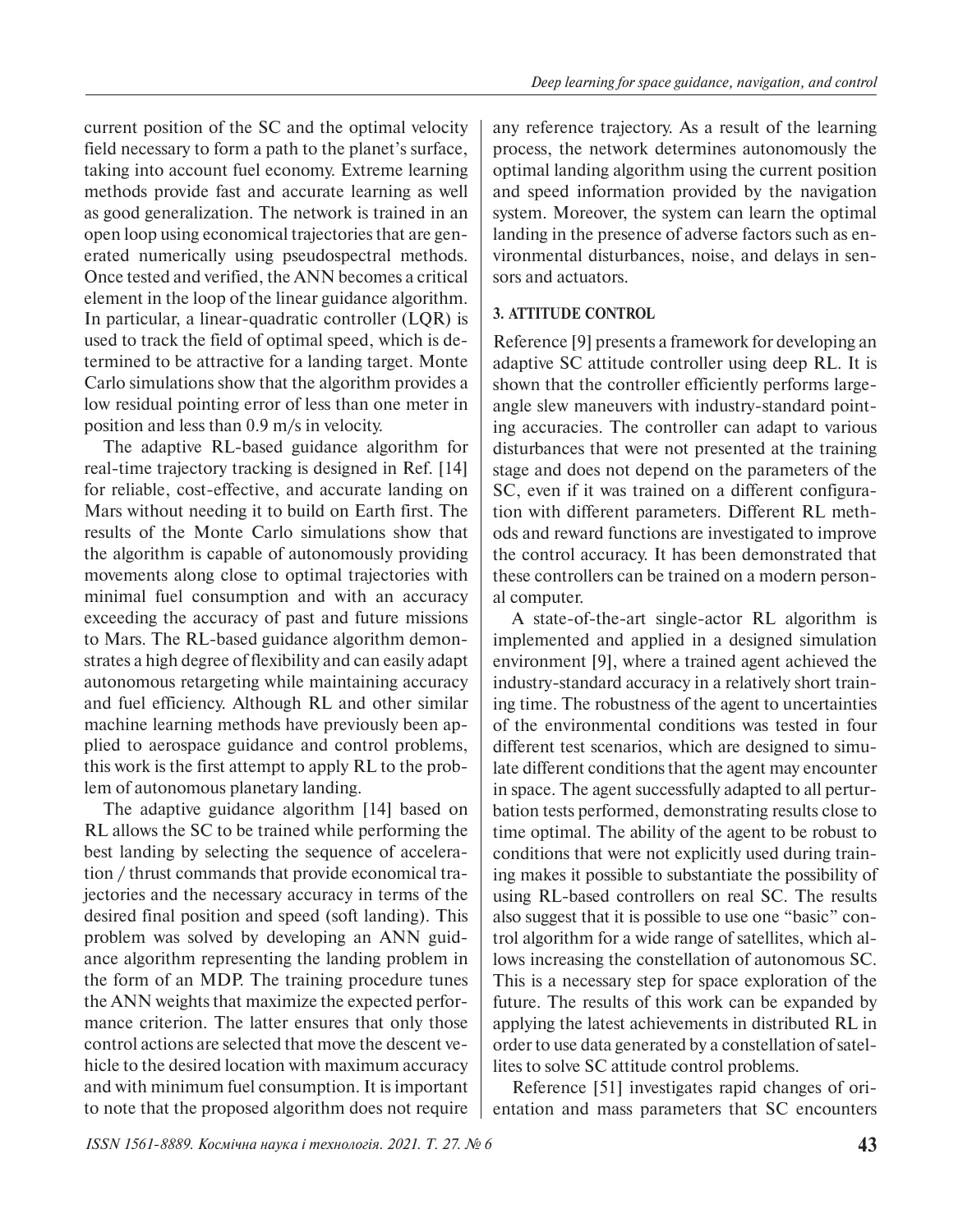performing complex tasks, such as dropping-off a payload or capturing an object. This work proposes a new algorithm for attitude control based on the deep RL. A three-dimensional modeling environment has been developed that simulates the SC attitude variation in real time, taking into account the control torques. An ANN model based on a segmented weighted reward function is proposed. The ANN takes the parameters of the SC orientation as an input and outputs a discretized control torque.

The deep Q-learning algorithm [52] was used to train the agent for the task SC attitude control. Simulation experiments show that thanks to continuous self-learning and self-improvement, the deep RL agent gradually learns to restore the SC attitude after unknown disturbances. The proposed algorithm is compared with the proportional-derivative (PD) controller and the backstepping controller. The PD controller cannot restore the SC attitude due to its dependence on inertial parameters. The backstepping controller is robust against mass uncertainty but can only handle a constant control cycle. Compared to these two conventional controllers, the deep RL algorithm provides competitive performance in the presence of mass uncertainties and allows the control loop to be varied during the learning phase. The proposed mechanism makes it possible to implement intelligent control and can serve as a technical basis for SC orbital service.

Reference [8] presents a framework for designing a discrete neural SC attitude controller using RL without high-performance computations. Quasi-timeoptimal constrained control algorithms are obtained, capable of providing attitude accuracy significantly exceeding industry standards. The control tests of the agent performing SC large-angle slews in the developed modeling environment are also presented. The selected reward function allows the agent to improve the accuracy of attitude control beyond the minimum specified requirements. This feature illustrates the advantages of RL over classic control methods. The ability of the controller to understand long-term dependencies in processes in the presence of external disturbances or other constraints makes it possible to improve control efficiency and performance. In the short term, it is of interest to consider the capabilities of distributed RL. For example, distributed RL can be used to train agents online using data from a constellation or swarm of satellites.

Reference [4] deals with the task of SC optimal attitude control using a minimum number of thrusters. Three possible solutions to this problem are presented:

1) an easy-to-implement logic-based controller;

2) a projective controller trying to approximate ideal continuous control as accurately as possible;

3) an optimal neural network predictive controller (NPC) that minimizes the total impulse during the maneuver.

The NPC includes an RNN to predict the state vector in the finite time horizon of the optimization. Due to the fact that the considered system has discrete inputs, the backpropagation algorithm traditionally used for continuous systems is not applicable for the case considered in this article. In this paper, the NPC is adapted for binary input systems using a robust genetic algorithm to optimize the receding horizon. An automatic selection of the parameters of the cost function is proposed, which improves the performance of the NPC and reduces the number of adjustable parameters to one. In addition, the multilayer perceptron is trained offline using data obtained under optimal control. This approach allows designers to replace the cost of a function-based algorithm that requires intensive CPU computations with a much less computationally expensive meta-model.

The performance of the NPC is compared with the proposed logic and projective control algorithms for 12U CubeSat [4]. The NPC is the most effective from the point of view of the total impulse, the least sensitive to the choice of parameters, and has the same settling time. Multilayer perceptron control drastically reduces the computing resources required online, with control performance comparable to the NPC. A comparative analysis of the considered controllers showed that the NPC allows the system to save up to 25 % of fuel for the de-tumbling task and up to 36 % of fuel for slew maneuvering.

The ability of an RL agent to find the optimal control strategy for SC attitude control is studied in Ref. [48]. Two main types of attitude control systems are considered. First, the general problem of attitude control is investigated for the case of a full set of reactive actuators with restrictions on their control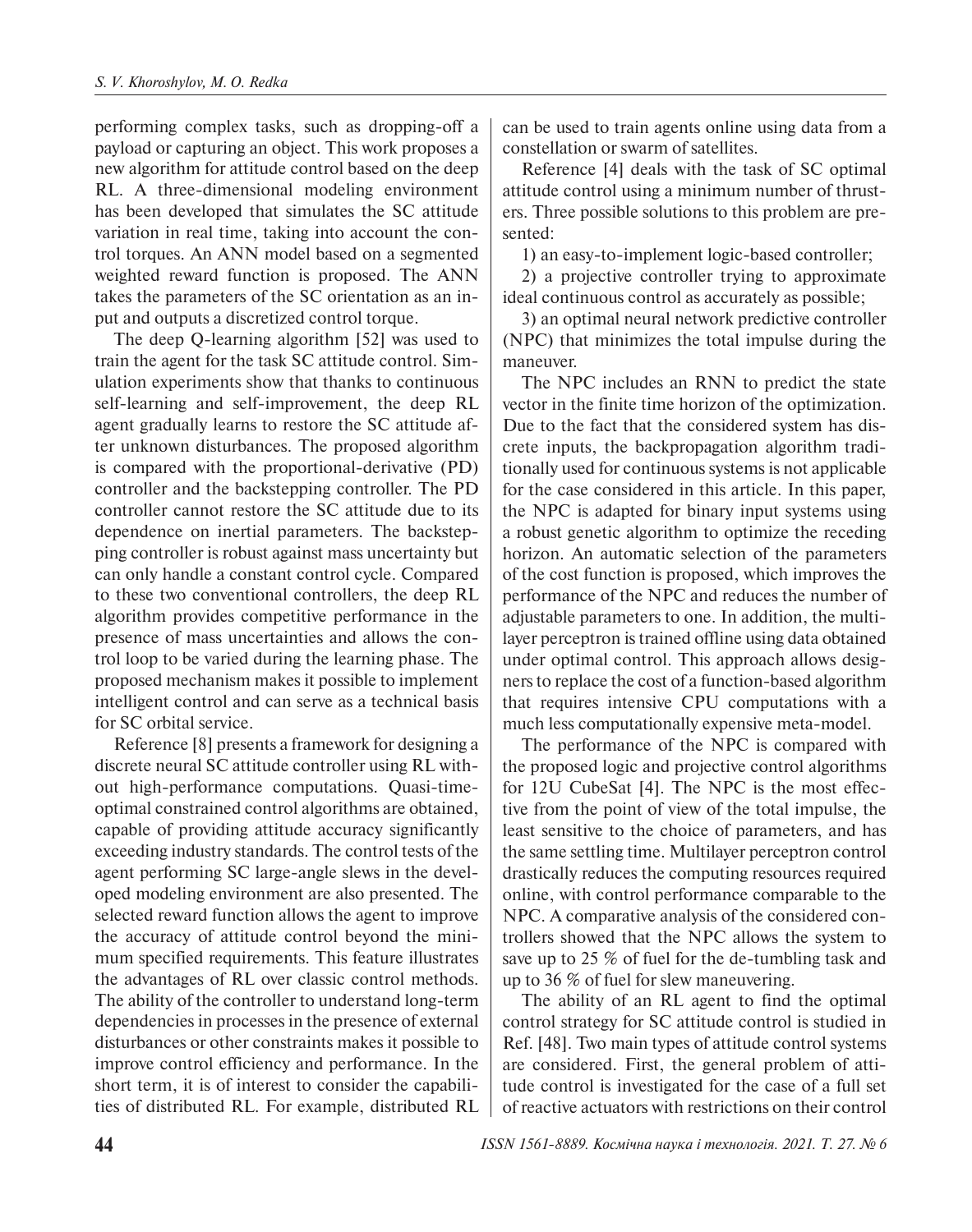torques. Then, reaction wheels were used for attitude control with additional constraints. To obtain the attitude control policy, the proximal policy optimization algorithm (PPO) [44] was used to train the RL agent. To ensure robustness, the satellite inertia matrix is considered unknown to the agent and is randomly selected for each new episode of simulation. Since the plant is non-linear, curriculum learning is used to increase training efficiency. The RL-based controller is compared to the well-proven control strategy, known as the quaternion rate feedback (QRF) controller.

The nominal performance and robustness to uncertainties in the dynamics of the system are investigated [48]. The RL-based agent adapts to any SC mass without re-training it. In the mass range of 0.1 to 100,000 kg, the RL agent provides 2 % better control performance than the QRF controller tuned for the same mass range, and its performance is similar to the QRF controller tuned specifically for a given mass. In the case of the reaction wheels, the trained RL agent provides 25 % higher reward function values than the tuned QRF controller.

Reference [55] proposes an approach based on deep RL to increase the adaptability and autonomy of the satellite control system. It is a model-based algorithm that can find solutions in fewer training episodes than model-free algorithms. The simulation shows that when the classical control fails, this approach can find a solution and achieve the goal in one hundred training episodes. To optimize the policy, heuristic search is used to avoid local optima inherent in gradient methods. Compared to classical control methods, this approach does not require prior knowledge of the parameters of the satellite and its orbit but can be adapted to different situations based on the data obtained. To improve the efficiency of adaptation to various types of satellites and various tasks, it is proposed to use transfer learning.

Reference [58] is devoted to the model-free attitude control of a rigid SC in the presence of saturation of the control torque and the action of external disturbances. A model-free deep RL controller is proposed, which can continuously learn using feedback signals from the plant and implement high-precision SC attitude control without re-adjusting the controller parameters. Taking into account the continuity of the state and control action space, the twin delayed deep deterministic policy gradient algorithm (TD3) [10] is applied using "actor-critic" architecture. TD3 is more efficient than the Deep Deterministic Policy Gradient (DDPG) algorithm.

Nevertheless, the learning process is time-consuming because the TD3 agent optimizes the policy by interacting with the environment without using any prior knowledge [58]. To mitigate this problem, the PID-Guide TD3 algorithm is proposed to speed up learning and improve the convergence of the TD3 algorithm. Given that RL is difficult to implement in real conditions, a method of preliminary preparation for deployment and fine tuning is proposed. The method allows the agent not only to save training time and computational resources but also to quickly achieve good results. The experimental results show that the RL controller can implement high-precision attitude stabilization, as well as the required trajectory tracking with a high response speed and small overshoot. The proposed PID-Guide TD3 algorithm has a faster learning rate and is more robust than the TD3 algorithm.

Reference [36] investigates the attitude motion of a SC capturing non-cooperative targets. RL is used to stabilize the SC attitude under conditions of rapid variation of attitude and mass parameters. An ANN model has been built to output a discrete control torque for the SC control. An environment for modeling the SC dynamics has been developed, and the ANN is trained in this environment using the deep Q-learning algorithm. The agent receives a reward if the satellite is successfully stabilized. Simulation shows that when the learning process is repeated, the ANN gradually learns to restore the SC orientation after an unknown disturbance. On the contrary, the traditional PD controller did not cope with this task due to its dependence on mass parameters. This method of SC attitude control demonstrates significant versatility and has great potential for intelligent control of SC performing complex tasks in the future.

The goal of Refs. [28—30, 40] is to develop an effective algorithm for SC intelligent control based on RL methods. To increase the RL efficiency, a statistical model of SC dynamics based on the concept of Gaussian processes is used. On the one hand, such a model allows authors to use a priori information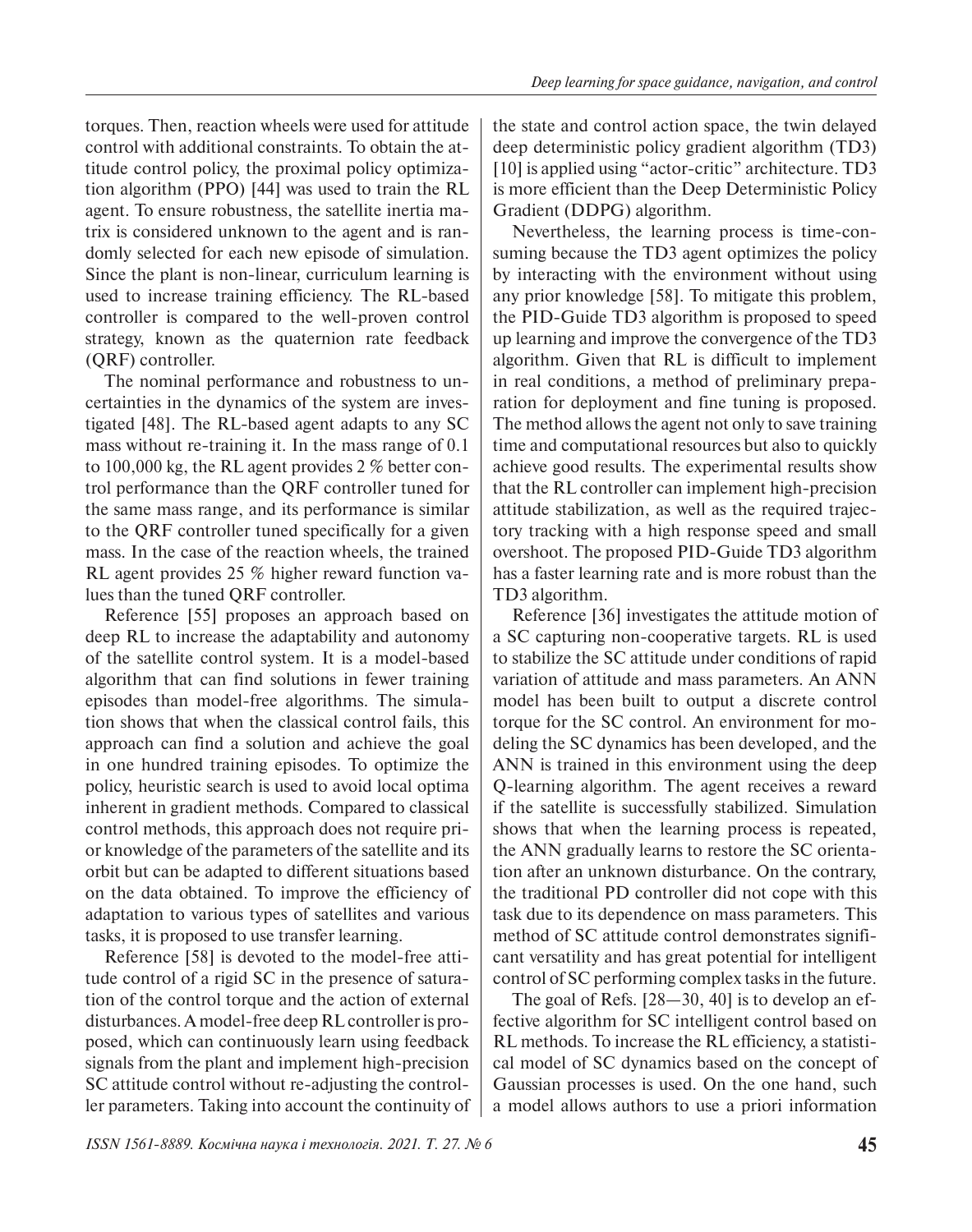about the plant, and it is sufficiently flexible, and on the other hand, it characterizes uncertainty of the dynamics in the form of confidence intervals, which can be clarified during the SC operation. In this case, the task of studying the state — control action space is to obtain such measurements that reduce the boundaries of confidence intervals. As a reinforcement signal, a well-known quadratic criterion is used to take into account both accuracy requirements and control costs. The control actions are found based on the RL using the algorithm of the policy iterations. To implement the controller and evaluate the cost function, ANN approximators are used.

Guarantees of stability of the SC motion taking into account the uncertainty of the dynamic model, are obtained using the method of Lyapunov functions [30]. The cost function is chosen as a candidate for the Lyapunov function. In order to simplify stability verification on the basis of this methodology, the assumption about Lipschitz continuity of the dynamics of the plant was used, which made it possible to use the Lagrange multiplier method to find control actions taking into account the constraints formulated using the upper bound of uncertainty and Lipschitz dynamics constants. The efficiency of the proposed algorithm is illustrated by the results of computer simulations. The approach makes it possible to develop control systems that can improve their performance as data is accumulated during the operation of a specific object, and allows developers to reduce the requirements for its elements (sensors, actuators), not to use special test equipment, and reduce time and cost of the development.

### **4. RELATIVE CONTROL**

The policy for docking maneuvers with six degrees of freedom was developed on an RL basis and implemented in the form of a feedback control law in Ref. [6]. RL provides a feasible approach for reliable, autonomous maneuvers under uncertain conditions with low computational costs. An RL algorithm is used to obtain a docking policy in a certain region of the state space of the plant with six degrees of freedom, trying to minimize the performance criterion and control costs. The simulation results of rendezvous and docking maneuvers for the Apollo mission demonstrate that the capabilities of the resulting policy are comparable to the results obtained by conventional optimal control methods. As for directions for future work, specific problems and their possible solutions, as well as the advantages and disadvantages of docking algorithms based on RL, are discussed. This work can serve as a basis for further investigation of the RL-based control for rendezvous operations under uncertain conditions.

Reference [46] synthesizes an adaptive neurocontroller for the formation flying of two SCs in low near-Earth orbit. One of the SCs is considered to be controllable, the second one is uncontrollable with an unknown ballistic coefficient. The controlled SC is capable of changing its cross-section within certain limits, as well as making impulse maneuvers. The main approaches to solving this problem are discussed. Two ANNs are introduced, and their optimal structure is found. The task is to adjust two parameters: the ballistic coefficient of the uncontrolled SC and the density of the atmosphere that are input to the control ANNs but unknown to the controlled SC. This problem is solved by a non-gradient optimization method.

Reference [27] approximates optimal relative control of an underactuated SC using RL and studies the influence of various factors on the performance of such a solution. The problem of in-plane SC relative control using only control actions applied only intrack direction is considered. This approach makes it possible to reduce the propellant consumption of the thrusters and to simplify the architecture of the control system. However, in some cases, methods of the classical control theory do not allow obtaining acceptable results. In this regard, the possibility of solving this problem by the RL methods has been investigated. This approach allows designers to find control algorithms, which are close to optimal, as a result of interactions of the control system with the plant, using a reinforcement signal characterizing the quality of control actions.

The RL-based search for control actions is made using the policy iteration algorithm [27]. This algorithm is implemented using the "actor-critic" architecture. Various options for the "actor-critic" representation using ANN approximators are considered to implement the control law and obtain the value function estimates. It is shown that the accuracy of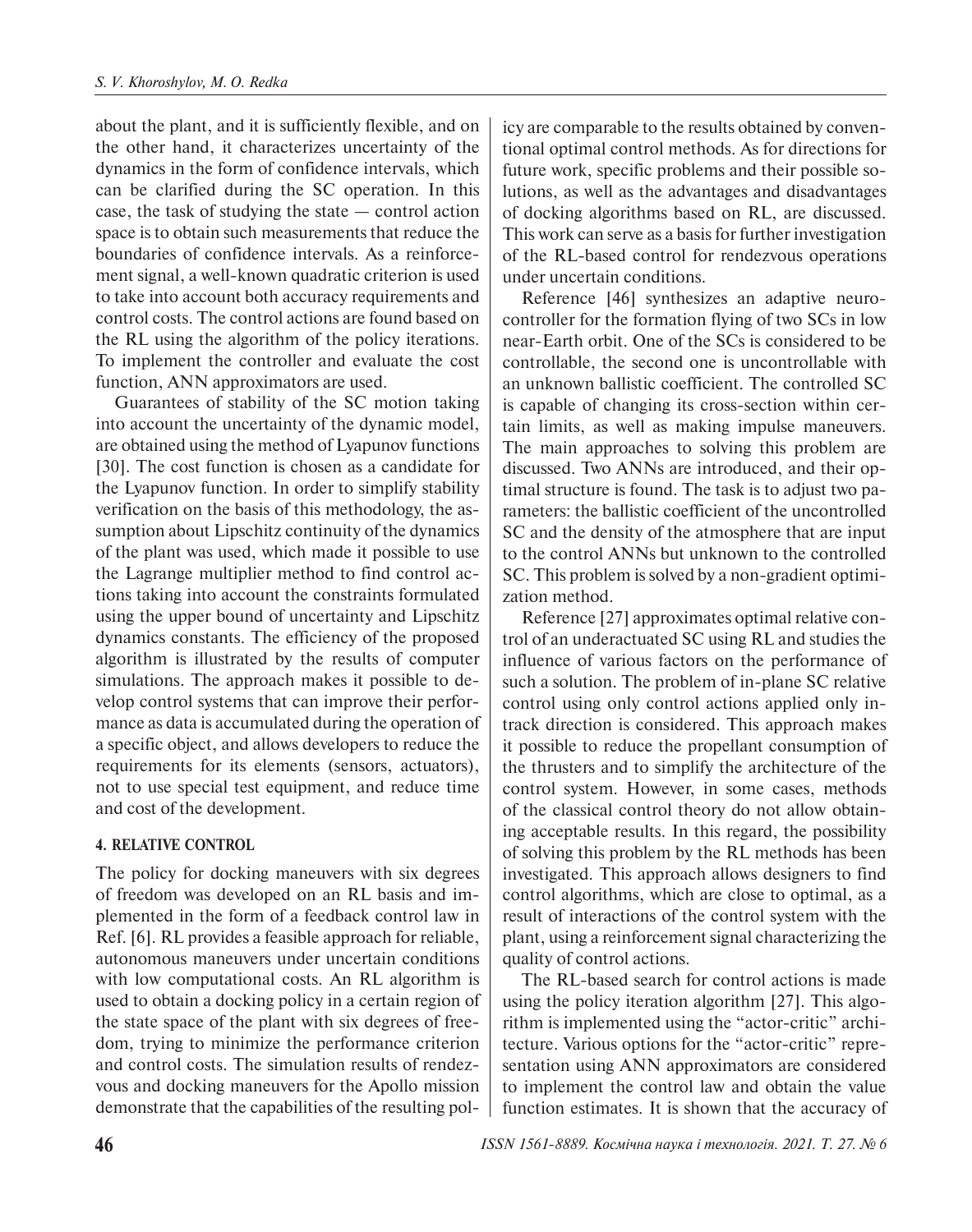the optimal control approximation depends on a number of features, namely, the successful structure of the approximators, the method for updating the parameters of the ANNs, and the parameters of the learning algorithm. The approach makes it possible to solve the considered class of control problems for controllers of different structures. Moreover, the approach allows the control system to improve its control algorithms during the SC operation.

# **5. LANDING AND HOVERING CONTROL**

An adaptive landing algorithm is presented in Ref. [45], which learns to form the optimal thrust commands to ensure an accurate landing on the Moon using images and altimeter measurements as input data and the obtained experience. A new approach based on meta-RL is proposed, which combines intelligent guidance and navigation functions, providing a complete solution to the problem of landing on the Moon based on the obtained images. In particular, a simulation environment has been developed that combines the dynamics of the system and images obtained from the on-board cameras. This is achieved by merging a Python simulator with a ray tracer (such as Blender) that generates accurate images using lunar digital terrain models and a physics rendering engine. The images are then used to update the policy in real time using RL. The advantages of the latest achievements in the field of CNN and RNN for image processing and RL for policies are used to develop an agent for performing an optimal soft landing.

Considering the failures of the actuators and the uncertainty of the atmospheric parameters, a new active fault-tolerant algorithm for controlling the descent to Mars using an ANN and adaptive inversion of the model is presented in Ref. [23]. The ANN is used to detect failures and isolate them online. Then, an adaptive ANN PID controller based on the inversion of the structural adaptive model was developed for fault-tolerant control of descent to Mars. When a malfunction is detected in the actuator, the system automatically activates the ANN PID controller replacing the traditional PID controller. The error between the output of the reference model and the output of the attitude control system is corrected in such a way as to provide the required dynamic properties of the descent vehicle. The stability of the closed-loop of the control system is investigated using the Lyapunov functions. The effectiveness of the developed algorithm is illustrated by the results of computer simulation. Considering that the detection and isolation of failures increase the computational load on the control system, in future works, it is advisable to consider the possibility of fault-tolerant control without the need to explicitly perform such operations.

In Ref. [13], a new nonlinear controller for hovering operation under low gravity conditions of the asteroid environment was developed using RL. The controller is robust enough for accurately hovering in unknown environments. The controller capabilities are limited only by the maximum thrust requirements of the environmental conditions. The robustness of the controller is demonstrated by simulating precise hovering in multiple environments that were unknown during the policy optimization. The environment is modeled using non-uniform rotation and non-uniform gravity field. Models of the shape of the asteroid Itokawa were used for modeling. The performance of the RL control is compared with the PD and LQR controllers. An approach based on optical finders is presented to estimate the SC state vector relative to a landmark on the asteroid surface. The current state of the SC is accurately estimated using only a camera and laser rangefinder.

The policy with six degrees of freedom to control hovering over an asteroid was optimized in Ref. [16] using meta-RL. The ANNs of the policy and cost function include recurrent hidden layers, and the policy network additionally has an input module consisting of convolutional layers. The policy maps the pulsed LIDAR measurements and commands of the thrusters. This policy allows the SC to hover in a fixed position and with a given orientation relative to the reference frame fixed with the asteroid. It is important to note that the policy does not require position and velocity estimates and can also operate in environments with unknown dynamics and without an asteroid shape model and navigation aids. During the optimization, the agent encounters a new, randomly generated asteroid for each episode, ensuring that it is not familiar with the shape and texture of the asteroid, as well as with the environmental dynamics. The experiments demonstrate that the policy can be used for the asteroid with new characteristics. The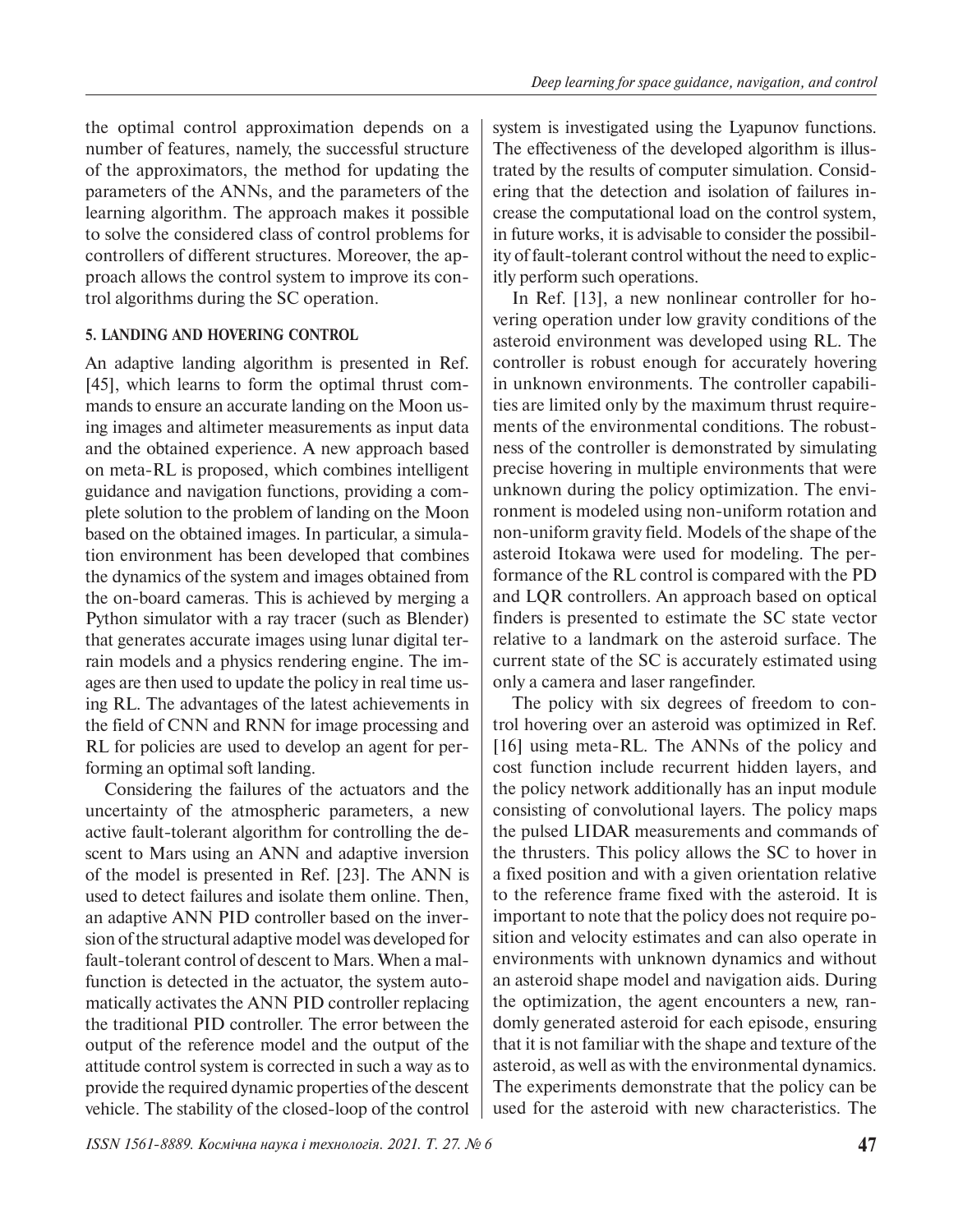hover controller simplifies mission planning since the SC can immediately perform hovering right after arriving at the asteroid. This, in turn, simplifies the creation of the shape model and allows remote sensing mapping of resources immediately upon arrival at the target asteroid.

Reference [5] presents a framework for optimizing the tasks of autonomous visualization and mapping as a partially observable MDP. A new environment for simulating orbital small body mapping is developed. It is demonstrated that policies trained with this MDP formulation are able to maximize the map quality while autonomously selecting orbits and controlling imaging tasks. The integration of deep RL modules into the classical SC software systems and some problems that can be encountered in this case are discussed.

The authors of Ref. [54] used deep RL to control the SC around a small celestial body, the gravitational field of which is unknown. It is assumed that the small body is a 3D ellipsoid, and its density and dimensions are uncertain within a wide range. Experiments were carried out with different systems of perception of the SC, highlighting light neuromorphic systems for detecting optical flow. It is demonstrated that even in such a highly uncertain environment and with limited sensory capabilities, the proposed approach can provide a control strategy that allows the SC to hover over the asteroid surface with little residual drift. The SC orbiting in an unknown gravitational field due to the complex rotation of the body modeled as MDP. A direct policy search algorithm was used to find control capable of keeping the SC hovering at a given point. In contrast to previous studies, the 3D ellipsoid and a number of different sensor inputs are considered. The proposed approach allowed the authors to find policies that can also minimize drift when elementary motion sensors are the only proprioceptive sensors on-board. This result is the first step towards obtaining visual-aid-based low-gravity landing algorithms.

## **6. MISSION PLANNING AND DECISION-MAKING**

The possibility of using deep architecture to control all or part of the SC on-board decision-making system in navigation and control tasks is studied in more detail in Ref. [43]. Deep ANNs are used to form op-

timal control actions during landing at a given point and obtain accurate information about the state of the plant. The trained deep ANN demonstrates close to optimal landing results. These results make it possible to develop an on-board real-time optimal control system capable of generating optimal actions for large sets of possible initial states. The article shows how deep ANNs can be trained to implement optimal state feedback control for a number of continuous deterministic nonlinear systems that are of interest to the aerospace industry. The capabilities of trained networks are not limited to predicting the optimal state feedback in a subset of the state space used during training but are also able to generalize these results to cases that go far beyond the training data. This feature allows authors to assume that the ANN has learned the basic model that is the solution of the Hamilton — Jacobi — Bellman equation. The depth of the ANN strongly affects the obtained results. It is noteworthy that small networks trying to approach the optimal state feedback cannot satisfactorily approximate its complex structure. Errors caused by the use of the trained ANN do not significantly affect the final value of the cost function, and they are also safe from the point of view of preventing catastrophic consequences for conditions that are far from nominal.

Deep RL frameworks and tools for mission planning and high-level decision-making for autonomous SC are considered in Ref. [21] under the assumption that subtasks are solved at the design stage accordingly. Two typical tasks, reflecting the problems of autonomous orbit insertion and the planning of scientific operations, are presented in the form of a partially observable MDP. The possibility of solving these problems using RL is considered, and the advantages, difficulties, and some features inherent to this approach are demonstrated. The dependence of the success of solving problems on the initial conditions and learning strategy is analyzed. The results of solving these problems demonstrate the possibility of using RL to improve or refine the policies obtained within the framework based on the paradigm focused on specific modes of operation while maintaining robustness to the uncertainty of environmental parameters.

RL methods are adapted to the paradigm of the SC finite state machine [21]. A Deep Q-learning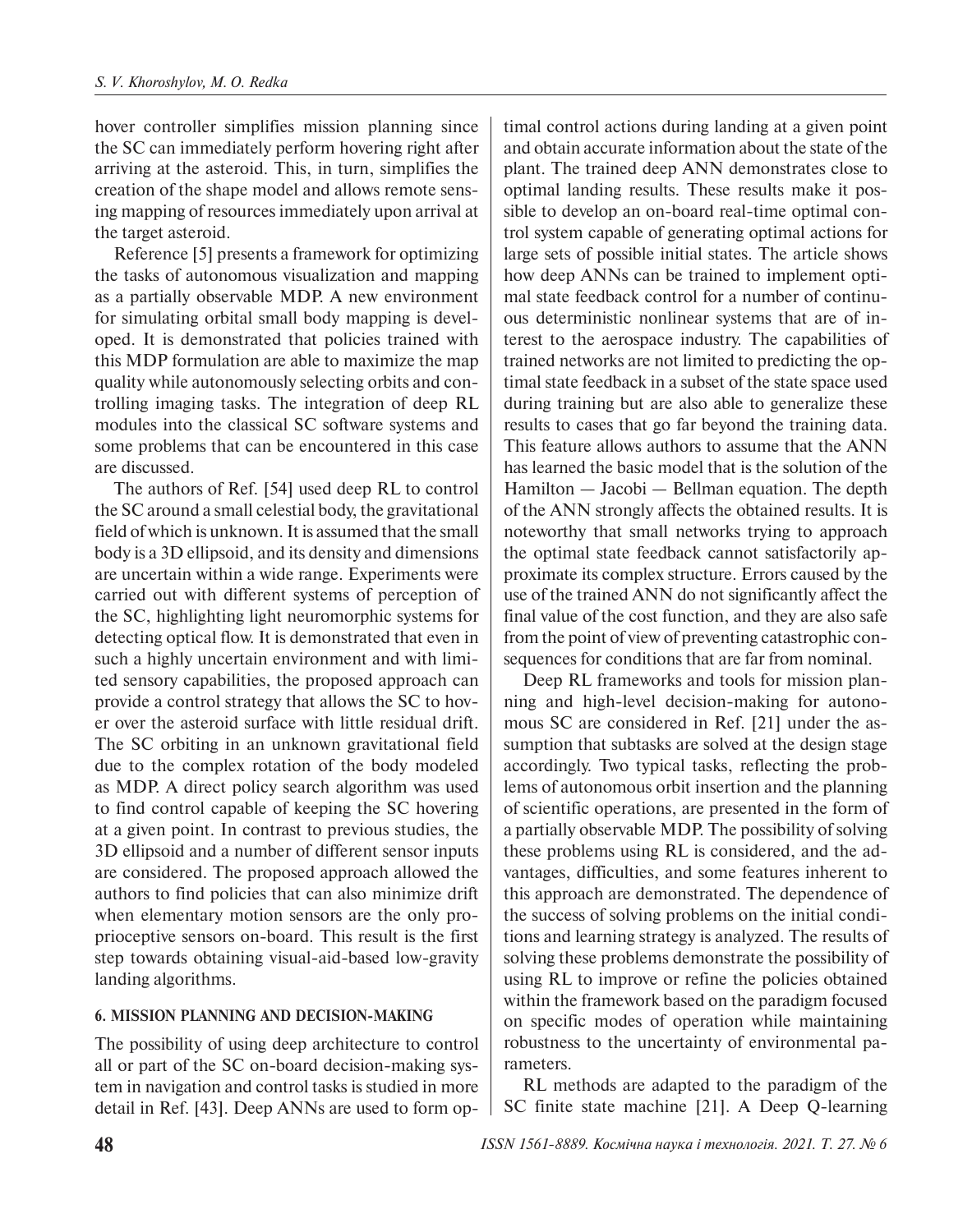algorithm is applied to partially observable MDP for obtaining policies that are comparable in performance to those that can be developed with prior knowledge of all the features of the problem. Various structures of the reward function, hyperparameters, and environment parameters were considered. The lack of positive results in solving the SC control tasks using deep Q-learning is a consequence of an insufficient amount of space domain data for training. This problem is aggravated by the strong computational requirements needed to run the environment simulator, which significantly slows down the learning task compared to simpler environments.

Moreover, the mode-based paradigm for the design of future decision-making algorithms is directly testable through the theory of hybrid systems. This paper presents one approach by which this theory can be used to identify "successful" or "stable" autonomous decision-making agents. Further work will investigate model-based RL methods to reduce the number of attempts and use existing knowledge of the space environment. In addition, fast models built using the Basilisk astrodynamic framework will be used to reduce training time.

#### **CONCLUSION**

Recent studies have shown the advantages of DL for solving space guidance, navigation, and control tasks. These results provide the basis for further studies of the possibilities of DL for controlling all or part of the SC on-board decision-making system.

Among the problematic issues that restrain the use of DL methods for the considered tasks, it should be

noted, first of all, that the efficiency of solving problems is mainly illustrated by computer simulations, and there are practically no rigorous analytical results that provide stability and performance guarantees. Such results are very important for space practitioners for more active use of these methods in real missions. Examples of the efforts in this direction are Refs. [3, 25], where the methods of deep RL and classical control theory are used together to obtain stability guarantees.

As the next issue, it should be pointed out that many SC control tasks do not allow critical errors in the process of finding the optimal solution. In this regard, the ideas of such a direction as a safe-RL [39] should be more actively used for space missions.

The low training efficiency of DL algorithms is especially acute in space applications, which is due to the limited capabilities of SC for collecting and processing data in orbit. However, model-based RL methods [12] and transfer learning [37] has the potential to mitigate this problem.

Despite the underlined issues, the navigation, guidance, and control algorithms based on DL can simplify the development and increase the reliability of the SC control systems since the same algorithm can be used for a large number of different missions. DL makes it possible to develop control systems that can improve their performance using data accumulated during the operation of a particular object. This feature allows the designers to relax the requirements for the units of control systems (sensors, actuators), not to use special bench equipment, and reduce the development time and cost.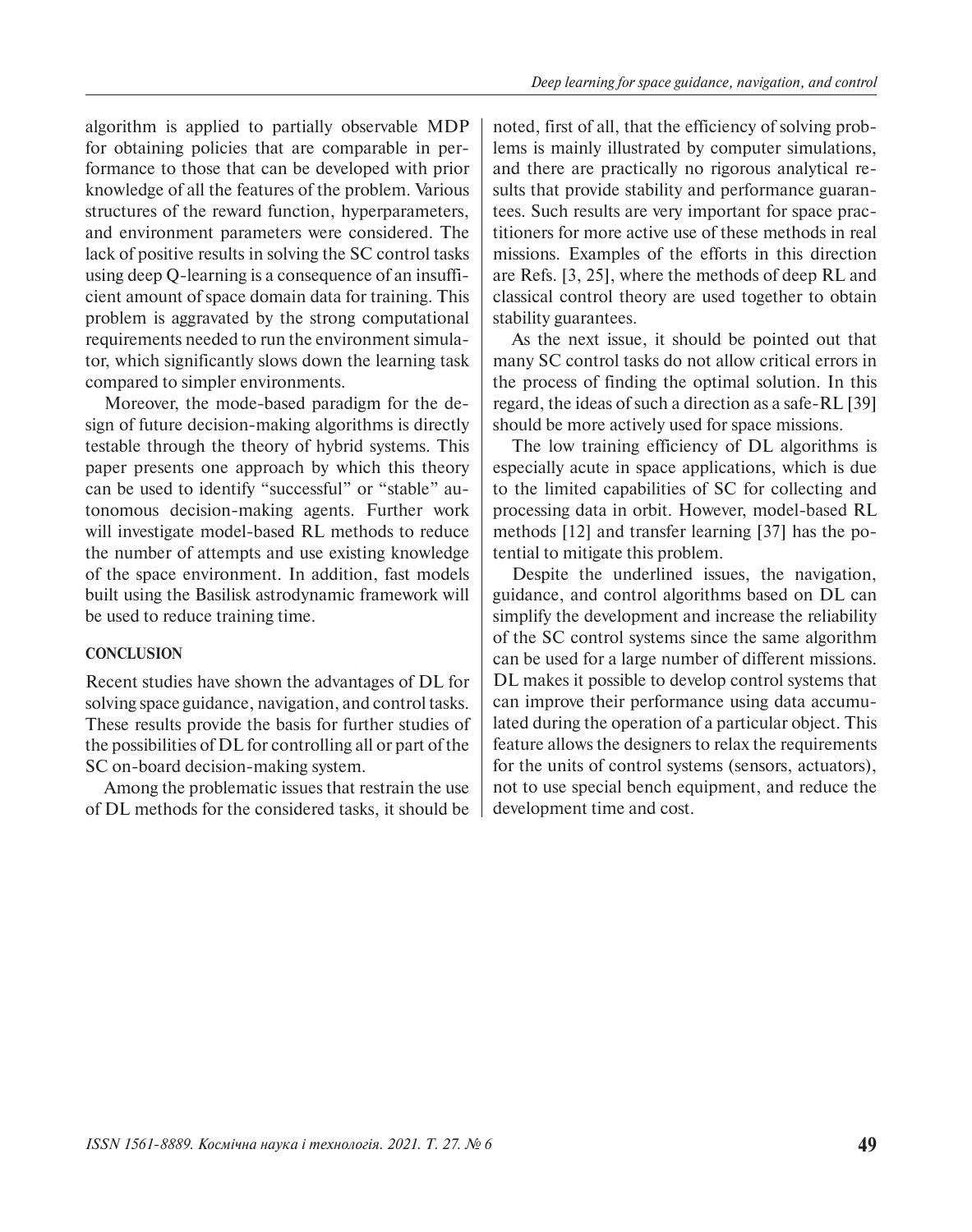#### REFERENCES

- 1. Alpatov A., Khoroshylov S., Lapkhanov E. (2020). Synthesizing an algorithm to control the attitude motion of spacecraft equipped with an aeromagnetic deorbiting system. *East.-Eur. J. Enterprise Technol.*, **1**, № 5, 37—46.
- 2. *Artificial intelligence: a modern approach* (2010). Eds. S. J. Russell, P. Norvig. Pearson education. Inc. ISBN-13: 978- 0134610993.
- 3. Berkenkamp F., Turchetta M., Schoellig A. P., Krause A. (2017). *Safe model-based reinforcement learning with stability guarantees*. 31st Conference on Neural Information Processing Systems (NIPS 2017), Long Beach, CA, USA*,* 908—919.
- 4. Biggs J., Fournier H. (2020). Neural-network-based optimal attitude control using four impulsive thrusters. *J. Guidance Control and Dynamics,* **43**, 299—309.
- 5. Chan D. M., Agha-Mohammadi A. (2019). *Autonomous imaging and mapping of small bodies using deep reinforcement learning*. IEEE Aerospace Conference, Big Sky, MT, USA, 2-9 March 2019, 1—12. DOI: 10.1109/AERO.2019.8742147.
- 6. Charles E. Oestreich, Linaresy R., Gondhalekarz R. (2021). Autonomous six-degree-of-freedom spacecraft docking maneuvers via reinforcement learning. *J. Aerospace Inform. Syst.*, **18,** № 7. DOI: 10.2514/1.I010914.
- 7. *Deep Learning* (2016). Eds. I. Goodfellow, Y. Bengio, A. Courville. The MIT Press. ISBN 978-0262035613.
- 8. Elkins J., Sood R., Rumpf C. (2020). *Autonomous spacecraft attitude control using deep reinforcement learning*. 71st International Astronautical Congress (IAC), The CyberSpace Edition, 12—14 October 2020.
- 9. Elkins J., Sood R., Rumpf C. (2020). *Adaptive continuous control of spacecraft attitude using deep reinforcement learning*. AAS/AIAA 2020 Astrodynamics Specialist Conference, 420—475.
- 10. Fujimoto S., Hoof H. V., Meger D. (2018). *Addressing function approximation error in actor-critic methods*. Int. Conf. on Machine Learning, PMLR*,* 1587—1596.
- 11. Furfaro R., Simo J., Gaudet B., Wibben D. R. (2013) *Neural-based trajectory shaping approach for terminal planetary pinpoint guidance*. AAS/AIAA Astrodynamics Specialist Conference, Hilton Head, SC, 1—18.
- 12. García J., Fernández F. (2015). A comprehensive survey on safe reinforcement learning. *J. Mach. Learn. Res.,* **16**, 1437— 1480.
- 13. Gaudet B., Furfaro R. (2012). *Robust spacecraft hovering near small bodies in environments with unknown dynamics using reinforcement learning.* AIAA/AAS Astrodynamics Specialist Conference 2012, Minneapolis, Minnesota. DOI: 10.2514/6.2012- 5072.
- 14. Gaudet B., Furfaro R. (2014). Adaptive pinpoint and fuel efficient Mars landing using reinforcement learning. *IEEE/CAA J. Automatica Sinica*, **1**, № 4, 397-411.
- 15. Gaudet B., Furfaro R., Linares R. (2020). *Reinforcement meta-learning for angle-only intercept guidance of maneuvering targets*. AIAA Scitech 2020 Forum. American Institute of Aeronautics and Astronautics Inc, AIAA, 1—16. DOI: 10.2514/6.2020- 0609.
- 16. Gaudet B., Linares R., Furfaro R. (2020). Six degree-of-freedom hovering using LIDAR altimetry via reinforcement metalearning. *Acta Astronautica*, **172**, 90−99.
- 17. Gaudet B., Linares R., Furfaro R. (2020). Seeker based adaptive guidance via reinforcement meta-learning applied to asteroid close proximity operations. *Acta Astronautica*, **171**, 1—13.
- 18. Gaudet B., Linares R., Furfaro R. (2020). Adaptive guidance and integrated navigation with reinforcement meta-learning. *Acta Astronautica*, **169**, 180—190.
- 19. Gers F. A., Schraudolph N. N., Schmidhuber J. (2002). Learning precise timing with LSTM recurrent networks. *J. Mach. Learn. Res.*, **3**, 115—143.
- 20. Giegerich R., Meyer C., Steffen P. (2004). A discipline of dynamic programming over sequence data. *Sci. Computer Program.*, **51**, № 3, 215—263.
- 21. Harris A., Teil T., Schaub H. (2019). Spacecraft decision-making autonomy using deep reinforcement learning. *Adv. Astronaut. Sci. AAS/AIAA Spaceflight Mechanics*, **168**, 1757—1776.
- 22. Hovell K., Ulrich S. (2020). *On deep reinforcement learning for spacecraft guidance*. AIAA SciTech Forum, 6—10 January 2020, Orlando, FL. DOI: 10.2514/6.2020-1600.
- 23. Huang Y., Li S., Sun J. (2018). Mars entry fault-tolerant control via neural network and structure adaptive model inversion. *Adv. Space Res.*, **63**, № 1, 557—571.
- 24. Izzo D., Märtens M., Pan B. (2019). A survey on artificial intelligence trends in spacecraft guidance dynamics and control. *Astrodyn.,* **3**, 287—299. DOI: 10.1007/s42064-018-0053-6.
- 25. Kamalapurkar R., Walters P., Dixon W. (2016). Model-based reinforcement learning for approximate optimal regulation. *Automatica*, **64**, 94—104.
- 26. Khoroshylov S. (2020). Relative control of an ion beam shepherd satellite in eccentric orbits. *Acta Astronautica*, 76, 89—98.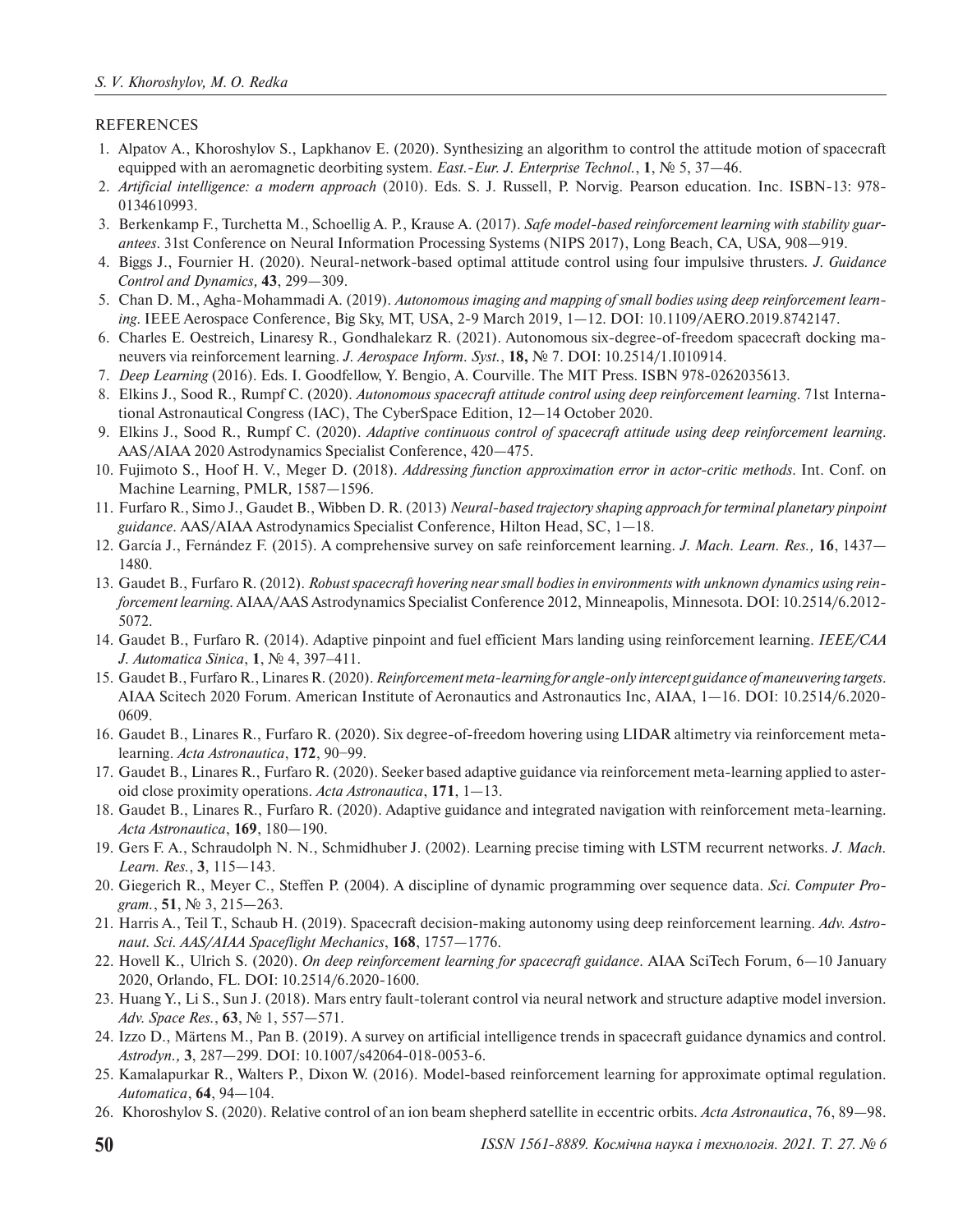- 27. Khoroshylov S. V., Redka M. O. (2019). Relative control of an underactuated spacecraft using reinforcement learning. *Тechnical Mechanics*, **4**, 43—54.
- 28. Khoroshylov S. V., Redka M. O. (2019). *Control of a spacecraft using artificial intelligence. Cosmic technologies: present and future*. Dnipro, 63.
- 29. Khoroshylov S. V., Redka M. O. (2019). *Control of a spacecraft using reinforcement learning*. *Information technology in metallurgy and mechanical engineering*. Dnipro, 132 [in Ukrainian].
- 30. Khoroshylov S. V., Redka M. O. (2019). Intelligent spacecraft control using reinforcement learning. *Technical Mechanics*, **4**, 29—43 [in Ukrainian].
- 31. Koizumi S., Kikuya Y., Sasaki K., Masuda Y., Iwasaki Y., Watanabe K., Yatsu Y., Matunaga S. (2018). *Development of attitude sensor using deep learning*. AIAA/USU Conference on Small Satellites, AIAA, Session 7: Advanced Concepts II.
- 32. Krizhevsky A., Sutskever I., Hinton G. E. (2017). ImageNet classification with deep convolutional neural networks. *Communs ACM*, **60** (6), 84—90. DOI: 10.1145/3065386.
- 33. Lafarge N. B., Miller D., Howell K. C., Linares R. (2020). *Guidance for closed-loop transfers using reinforcement learning with application to libration point orbits*. AIAA Guidance, Navigation, and Control Conference, Orlango, FL, 1—5.
- 34. Lary D. J. (2010). Artificial intelligence in Aerospace. *Aerospace Technologies Advancement, (INTECH), Croatia*. 492 p.
- 35. *Machine Learning* (1997). Ed. T. Mitchell. New York: McGraw Hill. ISBN 0070428077.
- 36. Ma Z., Wang Y., Yang Y., Wang Z., Tang L., Ackland S. (2018). Reinforcement learning-based satellite attitude stabilization method for non-cooperative target capturing. *Sensors*, **18**, № 12, 4331. DOI: 10.3390/s18124331.
- 37. Pan S. J., Yang Q. (2010). A survey on transfer learning. *IEEE Trans. Knowledge and Data Eng.*, **22**, № 10, 1345—1359. DOI: 10.1109/TKDE.2009.191.
- 38. Pierson H., Gashler M. (2017). Deep learning in robotics: a review of recent research. *Adv. Robotics*, **31**, № 16, 821—835. DOI: 10.1080/01691864.2017.1365009.
- 39. Polydoros A. S., Nalpantidis L. (2017). Survey of model-based reinforcement learning: applications on robotics. *Intel. Robot Syst.*, **86**, 153—173. DOI: 10.1007/s10846-017-0468-y.
- 40. Redka M. O., Khoroshylov S. V. (2019). *Application of reinforcement learning for spacecraft handling.* Computer modeling and optimization of complex systems, Dnipro, 150—151 [in Ukrainian].
- 41. *Reinforcement learning: an introduction* (1998). Eds. R. S. Sutton, A. G. Barto. MIT press. ISBN 978-0262193986.
- 42. Sallab A. E., Abdou M., Perot E., Yogamani S. (2017). Deep reinforcement learning framework for autonomous driving. *Electronic Imaging*, **19**, 70—76.
- 43. Sanchez-Sanchez C., Izzo D. (2018). Real-time optimal control via deep neural networks: study on landing problems. *J. Guidance, Control, and Dyn.*, **41**, № 5, 1122—1135.
- 44. Schulman J., Wolski F., Dhariwal P., Radford A., Klimov O. (2017). Proximal policy optimization algorithms. *arXiv preprint*, arXiv:1707.06347.
- 45. Scorsoglio A., Furfaro R., Linares R., Gaudet B. (2020). *Image-based deep reinforcement learning for autonomous lunar landing*. AIAA SciTech Forum 2020, Orlando, FL. DOI: https://doi.org/10.2514/6.2020-1910.
- 46. Shirobokov M. G., Trofimov S. P. (2019). Formation control in low-Earth orbits by means of machine learning methods. *Keldysh Institute preprints*, **19**, 32.
- 47. Silver D., Schrittwieser J., Simonyan K. (2017). Mastering the game of Go without human knowledge. *Nature*, **550**, 354— 359. DOI:10.1038/nature24270.
- 48. Vedant J. T. Allison M. W., Ghosh A. (2019). *Reinforcement learning for spacecraft attitude control*. Proceedings of the International Astronautical Congress, International Astronautical Federation, IAC-19-C1.5.2.
- 49. Vilalta R., Drissi Y. (2002). A perspective view and survey of meta-learning. *Artificial Intel. Rev.*, **18**, 77—95. DOI: 10.1023/A:1019956318069.
- 50. Voulodimos A., Doulamis N., Doulamis A., Protopapadakis E. (2018). *Deep learning for computer vision: a brief review.* Computational Intelligence and Neuroscience. DOI: 10.1155/2018/7068349.
- 51. Wang Y., Ma Z., Yang Y., Wang Z., Tang L. (2019). *A new spacecraft attitude stabilization mechanism using deep reinforcement learning method*. 8th European Conference for Aeronautics and Space Sciences (EUCASS). DOI: 10.13009/EU-CASS2019-33.
- 52. Watkins C. J. C. H., Dayan P. (1992). Q-learning. *Mach. Learn.*, **8**, 279—292. DOI: 10.1007/BF00992698.
- 53. Weiss K., Khoshgoftaar T.M., Wang D. (2016). A survey of transfer learning. *Big Data*, **3** (9). DOI: 10.1186/s40537-016- 0043-6.
- 54. Willis S., Izzo D., Hennes D. (2016). Reinforcement learning for spacecraft maneuvering near small bodies. *Adv. Astronaut. Sci.*, **158**, 1351—1368.